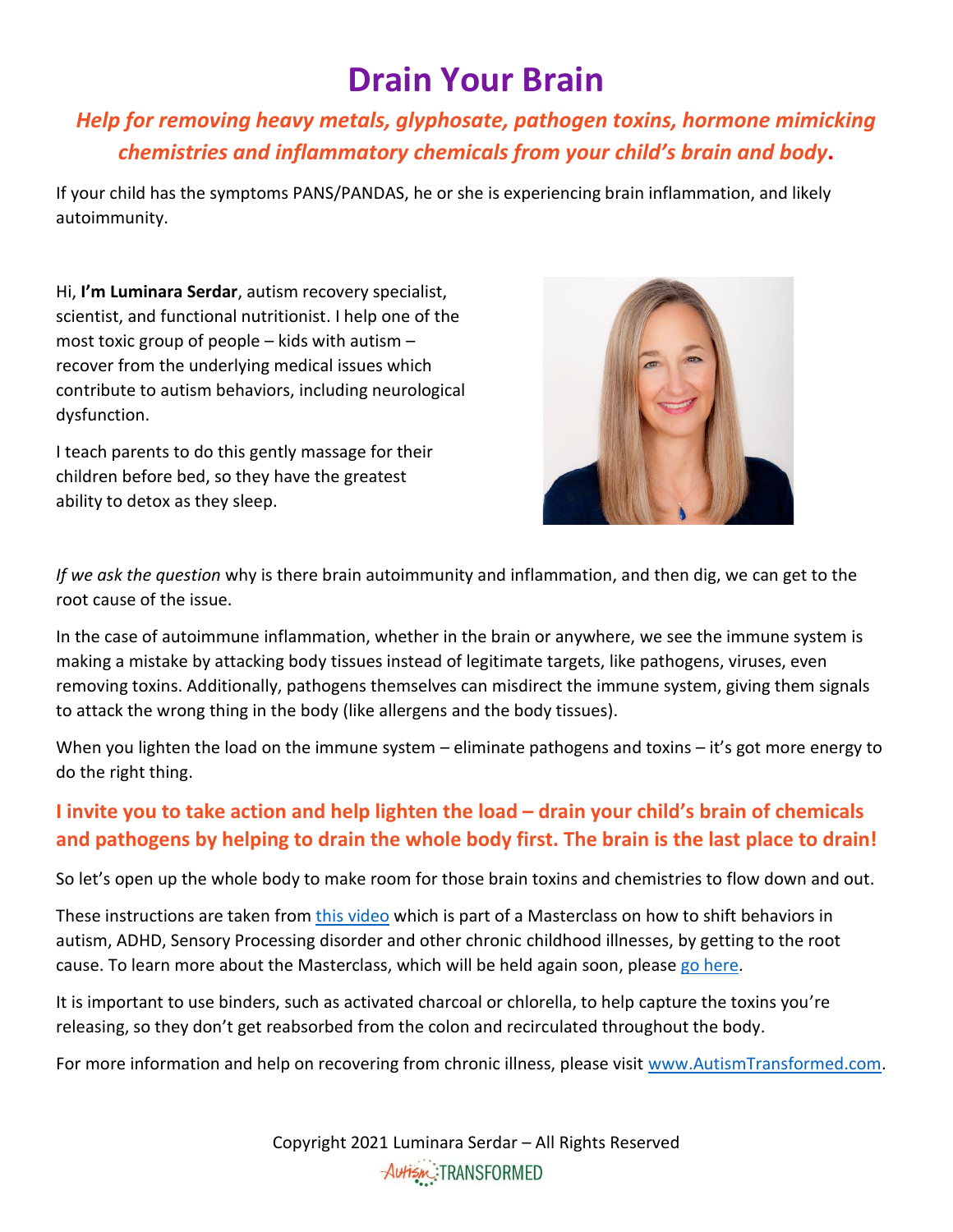## **Whole Body Lymph Drainage Massage**

Follow these instructions for opening the lymph channels of the body so that toxins and cellular waste can more efficiently drain from the cells of the body. You can do this any time, but before bed is a great time!

- 1. Start just below the neck and above the collar bones and swipe gently downwards, about 10 times. You are not pulling on the skin, but gently rubbing over it. Use a slight pressure; it shouldn't hurt.
- 2. The next stroke is from under the ears and downward, following the sides of the neck. Use light pressure, about 10 strokes. This may be a sensitive area for your child, especially if he/she has had frequent upper respiratory issues, ear infections or chronic tonsilitis.
- 3. Stroke gently on the chest, from the collar bones down to about an inch above the nipple. Do this about 10 times in the same fashion as above.

4. Next stroke from under the armpit towards the chest, about 10 strokes.







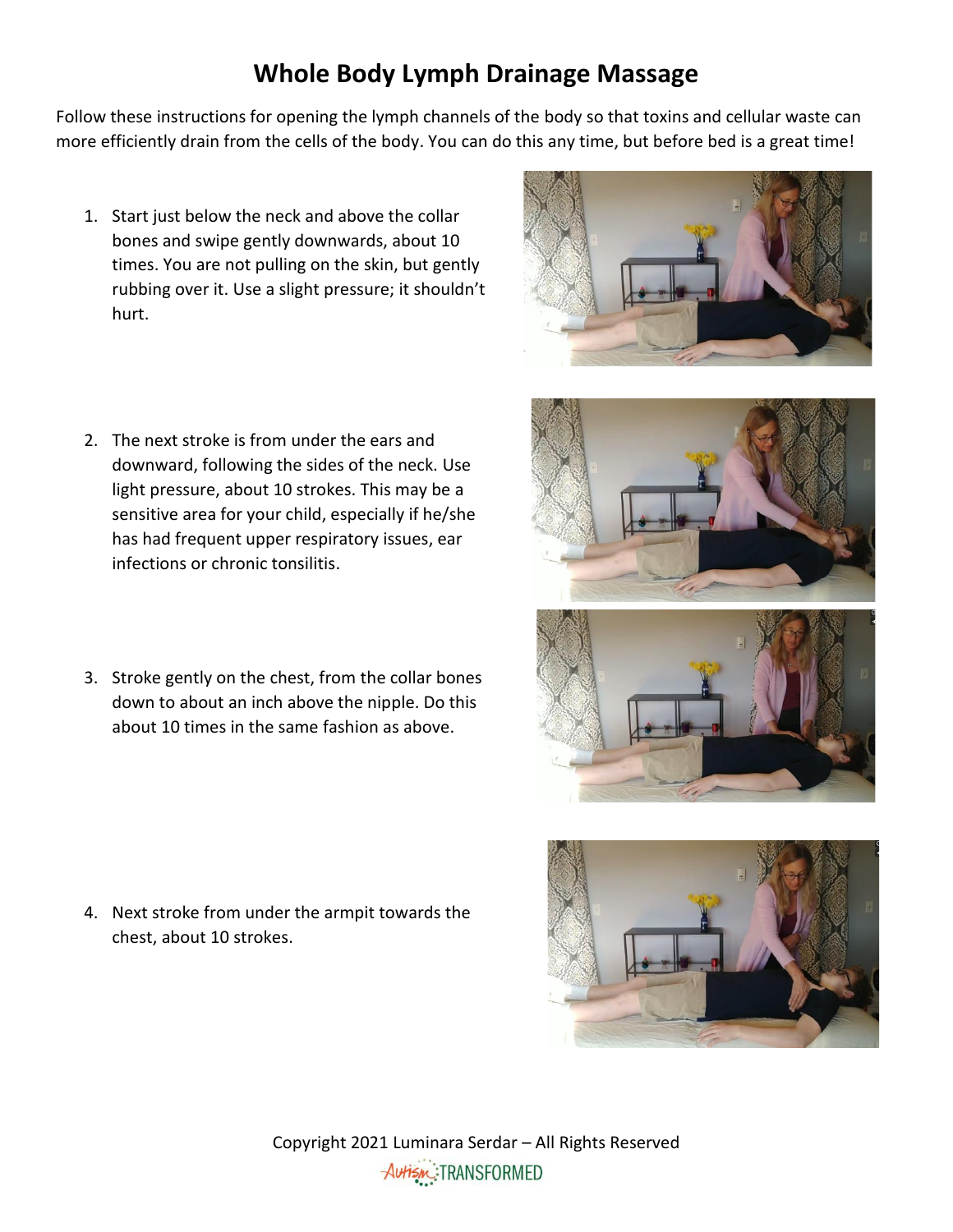5. Stroke up the sides of the body, about 10 strokes. Watch out for it being tickly for your child! Your touch should ideally be firm and not tickling.

6. Next stroke up the center and sides of the abdomen, about 10 strokes.

7. The next strokes are on both sides of the pelvic area, just inward of the hip bone. Stroke upwards about 10 times each side.

8. The next area is called the inguinal area, just inside the thighs up towards the crotch. Stroke upward on both sides for 10 strokes.

9. Next stroke upwards from the back of the knees, about 10 strokes.